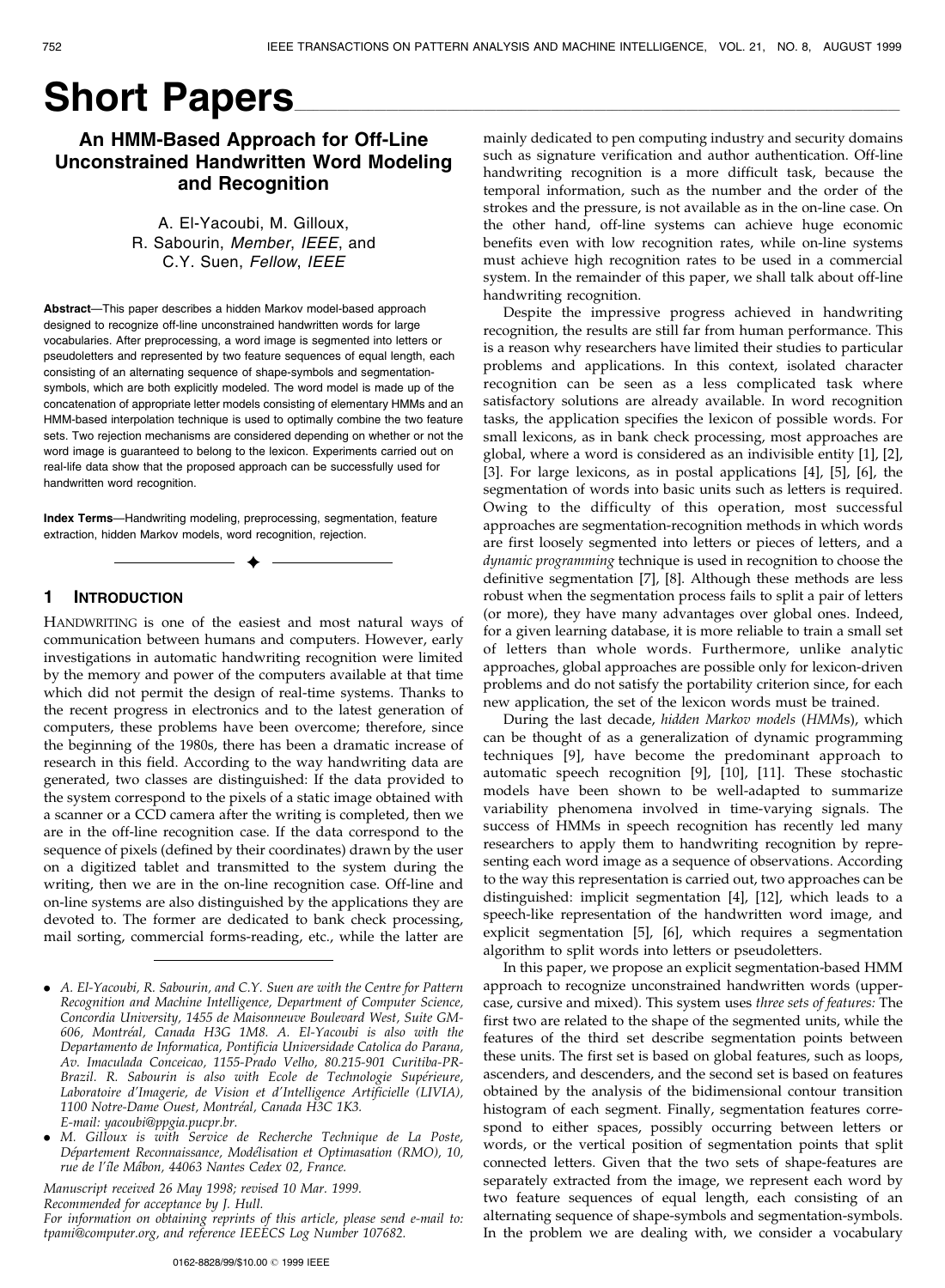

Fig. 1. Preprocessing steps: (a) original image, (b) and (c) baseline slant normalization, (d) character slant normalization, (e) lower-case letter area normalization, (f) definitive image after smoothing.

which is large but dynamically limited. For example, in city name recognition, the contextual knowledge brought by the postal code identity can be used to reduce the lexicon of possible city names to a small size. Since the entire vocabulary of words is large, it is more realistic to model basic units, such as letters, rather than whole words. Indeed, this modeling needs only a reasonable number of models to train (and to store). Then, each word (or word sequence) model can be dynamically built by concatenating letter models. This modeling is also more appropriate for available learning databases, which often do not contain all the possible words to be recognized. Our system also contains a mechanism to reject unreliable decisions.

This paper is organized as follows. Section 2 describes the fundamentals of hidden Markov models. Section 3 details the steps of preprocessing, segmentation, and feature extraction. Section 4 deals with the application of HMMs to handwritten word recognition in a dynamic vocabulary. Section 5 presents the experiments performed to validate the approach. Section 6 concerns the rejection mechanism considered by our system. Finally, Section 7 gives some concluding remarks and perspectives.

## 2 HIDDEN MARKOV MODELS

Hidden Markov models have been applied in several areas during the last 15 years, including speech recognition [9], [10], [11], language modeling [13], handwriting recognition [4], [5], [6], online signature verification [14], etc. A hidden Markov model is a doubly stochastic process, with an underlying stochastic process that is not observable (hence the word hidden), but can be observed through another stochastic process that produces the sequence of observations [11]. The hidden process consists of a set of states connected to each other by transitions with probabilities, while the observed process consists of a set of outputs or observations, each of which may be emitted by each state according to some probability density function (pdf). Depending on the nature of this pdf, several HMM classes can be distinguished. If the observations are naturally discrete or quantized using vector quantization [15], and drawn from an alphabet or a codebook, the HMM is said to be discrete [10], [11]. If these observations are continuous, we are dealing with a continuous HMM [11], [16], with a continuous pdf usually approximated by a mixture of normal distributions. Another family of HMMs, a compromise between discrete and continuous HMMs, are semi-continuous HMMs [17] that mutually optimize the vector quantized codebook and HMM parameters under a unified probabilistic framework. Although HMMs have some limitations such as the assumption of conditional independence of observations given the state sequence, these limitations are behind the well-defined theoretical foundations of HMMs and the existence of powerful algorithms for decoding and training. Particularly, a procedure called the Baum-Welch algorithm [11] can iteratively and automatically adjust HMM parameters given a

training set of observation sequences. This algorithm, which is an implementation of the EM (expectation-maximization) algorithm [18] in the HMM case, guarantees that the model converges to a local maximum of the probability of observation of the training set according to the maximum likelihood estimation (MLE) criterion. The local maximum depends on the initial HMM parameters.

In some applications, it is useful to allow transitions with no output in order to model for instance a missing event in a given stochastic process, e.g., the absence of an expected character in a word due to undersegmentation or misspelling. It has been shown, in this case, it is more convenient to produce observations by transitions rather than by states [10]. To accommodate these changes, we have to define an additional HMM parameter  $a'_{ij}$ which stands for the probability of null transition between states  $i$ and  $j$ , i.e., that produces no output,  $a_{ij}$  being the conventional nonnull transition between these two states. We also define, for discrete HMMs, for instance,  $b_{ij}(k)$  as the probability of observing the symbol k given the transition between states  $i$  and  $j$ . In this case, the stochastic constraints, for an N-state discrete HMM with an alphabet of size M, become:

$$
\sum_{j=1}^{N} (a_{ij} + a'_{ij}) = 1 \text{ and } \sum_{k=1}^{M} b_{ij}(k) = 1.
$$
 (1)

Taking this into account, slight changes occur in the classical Baum-Welch and Viterbi [19] algorithms for which the various forward and backward recursions still hold.

## 3 REPRESENTATION OF WORD IMAGES

Markovian modeling assumes that a word image is represented by a sequence of observations. These observations should be statistically independent once the underlying hidden state sequence is known. Therefore, we first preprocess each input image to get rid of information that is not meaningful to recognition and that may lead to dependence between observations (character slant, etc.). Then, segmentation and feature extraction processes are carried out to transform the image into an ordered sequence of symbols.

#### 3.1 Preprocessing

The goal of preprocessing is to reduce irrelevant information such as noise and intraclass variability (e.g., character slant) that causes high writer-sensitivity in classification, therefore increasing the task complexity in a writer-independent recognizer. In our system, the preprocessing stage consists of four steps [20]: baseline slant normalization, lower case letter area (upper-baseline) normalization when dealing with cursive words, character skew correction, and, finally, smoothing (Fig. 1). The first two attempt to ensure a robust extraction of our first feature set, mainly ascenders and descenders, while the third step is required since the second feature set shows a significant sensitivity to character slant.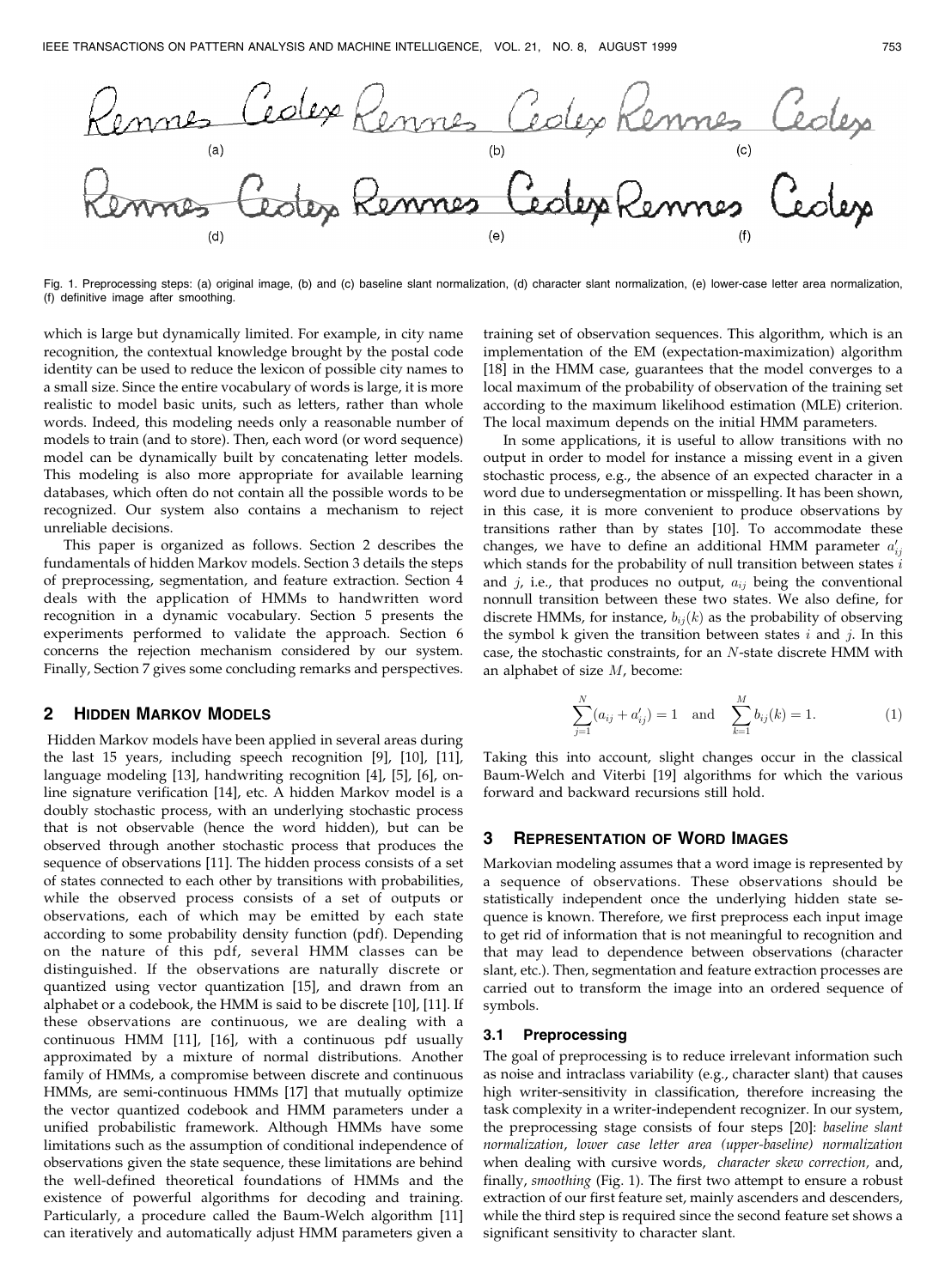

Fig. 2. Ambiguity in handwritten words, here the French word Chemin. Fig. 3. Segmentation of words into letters or pseudoletters.

Baseline slant normalization is performed by aligning the minima of the lower contour after having filtered those corresponding to descenders. Upper-baseline normalization is similar and consists of aligning the maxima of the upper contour after having filtered those corresponding to ascenders or upper-case letters. However, the transformation here is nonlinear since it must keep the normalized lower-baseline horizontal. The ratio of the number of filtered maxima over the total number of maxima is used as an a priori selector of the writing style: cursive or uppercase (in which case no normalization is done). Character skew is estimated as the average slant of elementary segments obtained by sampling the word image contour, without taking into account horizontal and pseudohorizontal segments. Finally, we apply smoothing to eliminate the noise appearing at the borders of the word image due to the normalizations mentioned above.

## 3.2 Segmentation of Words into Characters

In speech recognition, the basic units correspond to phonetic events, for instance, phonemes. As it is hard to achieve an a priori explicit segmentation of words into those units, the techniques employed consist of sampling the speech signal into successive frames with a sufficiently high frequency. This representation is suitable because such a frequency allows a slow description of the speech signal in such a way that the different phonetic events can more or less be separately detected using minimal supervised learning techniques [9], [10]. When dealing with handwritten words, the basic units are naturally the alphabet letters. The employed segmentation techniques are numerous, but can be categorized into either implicit or explicit methods. Implicit methods are inspired by those considered in speech recognition and can either work at the pixel column level [4], [12] or realize an a priori scanning of the image with sliding windows [21]. Explicit methods, by contrast, use some characteristic points, such as upper (or lower) contour minima, intersection points, or spaces, to propose possible segmentation points (SPs). Due to the bidimensional character of off-line handwritten word images and to the overlap between letters, implicit methods are less efficient here than in speech recognition or on-line handwriting recognition. Indeed, vertical sampling loses the sequential aspect of the strokes, which is better represented by explicit methods. Moreover, in implicit methods, SPs have to be learned also. Nevertheless, implicit methods complement explicit ones and are particularly efficient in dealing with discrete touching characters. On the other hand, because of the ambiguity encountered in handwritten words, it is impossible to correctly segment a word into characters without resorting to the recognition phase. Indeed, the same pixel representation may have several interpretations, according to context. In Fig. 2, for instance, the group of letters at the right of e could be interpreted—in the absence of context—by many combinations of letters  $i$ ,  $m$ ,  $n$ ,  $r$ ,  $u$ ,  $v$ , or w.

We choose an explicit segmentation algorithm that deliberately proposes a high number of SPs, offering in this way several segmentation options, the best one to be validated during recognition. This algorithm is based on the following two hypotheses: 1) There exists natural SPs corresponding to disconnected letters; 2) the physical SPs between connected letters are



located at the neighborhood of the image upper contour minima. To segment a word, we make use of the upper and lower contours, loops, and upper contour minima. Then, each minimum satisfying some empirical rules gives rise to an SP. Mainly, we look in the neighborhood of this minimum for the upper contour point that permits a vertical transition from the upper contour to the lower one without crossing any loop, while minimizing the vertical transition histogram of the word image. If the crossing of a loop is unavoidable, no SP is produced. This strategy may produce correctly segmented, undersegmented, or oversegmented letters, as shown in Fig. 3, for example.

## 3.3 Feature Extraction

The goal of the feature extraction phase is to extract, in an ordered way (suitable to Markovian modeling), a set of relevant features that reduce redundancy in the word image while preserving the discriminative information for recognition. Our main philosophy in this step is that, unlike isolated character recognition, lexicondriven word recognition approaches do not require features to be very discriminative at the character or pseudo character level because other information, such as context (particular letter ordering in lexicon words), word length, etc., are available and permit high discrimination of words. Thus, we consider features at the segment level with the aim of clustering letters into classes. In our system, the sequence of segments obtained by the segmentation process is transformed into a sequence of symbols by considering two sets of features.

The first feature set is based on global features, namely loops, ascenders, and descenders. Ascenders (descenders) are encoded in two ways according to their relative size compared to the height of the upper (lower) writing zone. Loops are encoded in various ways according to their membership in each of the three writing zones and their relative size compared to the sizes of these zones. The horizontal order of the median loop and the ascender (or descender) within a segment are also taken into account to ensure a better discrimination between letters such as b and d or p and  $q<sup>1</sup>$ Each combination of these features within a segment is encoded by a distinct symbol, leading in this way to an alphabet of 27 symbols. For example, in Fig. 3, the first segment is encoded by the symbol L, reflecting the existence of a large ascender and a loop located above the core region. The second segment is encoded by the symbol o, indicating the presence of a small loop within the body of the writing. The third segment is represented by the symbol -, which encodes shapes without any interesting feature, etc.

The second feature set is based on the analysis of the bidimensional contour transition histogram of each segment in the horizontal and vertical directions. After a filtering phase consisting of averaging each column (row) histogram value over a five pixels-wide window centered in this column (row) and rounding the result, the histogram values may be equal to 2, 4, or 6. In each histogram, we focus only on the median part, representing the stable area of the segment, and we determine the dominant transition number defined as the value  $k$  (2, 4, or 6) for which the number of columns (rows) with a histogram value equal to  $k$  is

<sup>1.</sup> Henceforth, alphanumeric characters will be designated by courier format and feature symbols with *italic* style.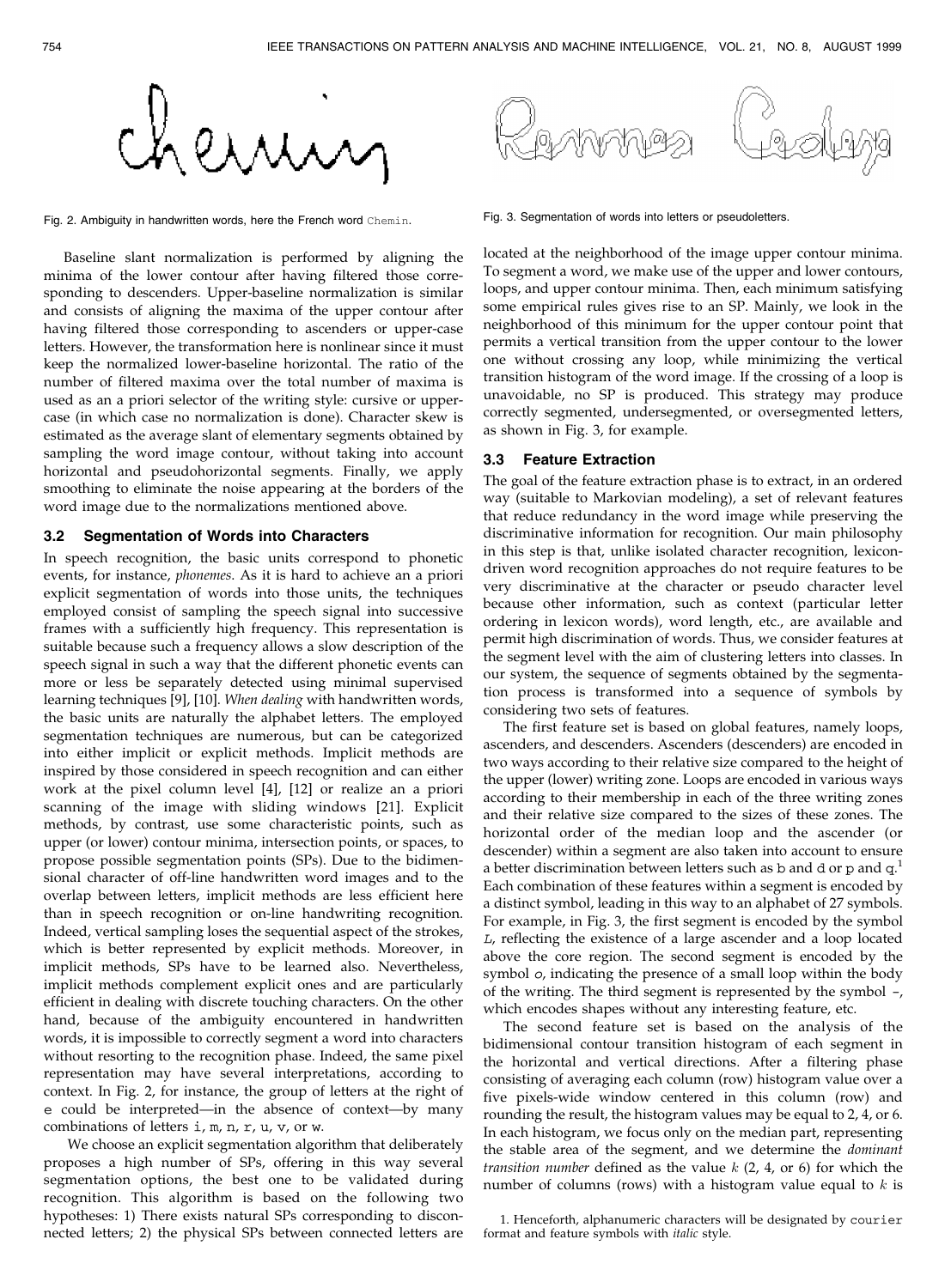

Fig. 4. Transition histograms of segmented shapes.

maximum. Each different pair of dominant transition numbers is then encoded by a different symbol or class. After having created some further subclasses by a finer analysis of the segments, this coding leads to a set of 14 symbols. For instance, in Fig. 4, Letters B, C, and O, for which the pairs of dominant transition numbers are  $(6, 2)$ ,  $(4, 2)$ , and  $(4, 4)$ , are encoded by symbols called B, C, and O, respectively, but this, of course, is not always the case.

We also use five segmentation features that try to reflect the way segments are linked together. For connected segments, two configurations are distinguished: If the space width is less than a third of the average segment width (ASW), we consider that there is no space, and encode this configuration by the symbol  $n$ . Otherwise, we validate the space and encode it in two ways, depending on whether the space width is smaller (symbol @) or larger (symbol #) than ASW. If the two segments are connected, the considered feature is the segmentation point vertical position which is encoded in two ways (symbols  $s$  or  $u$ ) depending on whether the segmentation point is close to or far from the writing baseline. Finally, given an input word image, the output of the feature extraction process is a pair of symbolic descriptions of equal length, each consisting of an alternating sequence of segment shape symbols and associated segmentation point symbols (Fig. 5).

### 4 MARKOVIAN MODELING OF HANDWRITTEN WORDS

This section presents the application of HMMs in handwritten word recognition. After briefly describing some related works in this field, we give the justifications behind the design of the model we propose and we detail the steps of learning and recognition as used in our system.

### 4.1 Use of HMMs in Handwritten Word Recognition

Recently, HMMs have been applied to several areas in handwriting recognition, including character recognition [22], on-line word recognition [23], [24] and off-line word recognition. In the latter application, Gillies [4] was one of the first to use an implicit segmentation-based HMM for cursive word recognition. First, a label is given to each pixel in the image according to its membership in strokes, holes, and concavities. Then, the image is transformed into a sequence of symbols which result from the vector quantization of each pixel column. Each letter is characterized using a different discrete HMM, the parameters of which are estimated on hand-segmented data. The Viterbi algorithm is used in recognition and allows an implicit segmentation of words into letters as a by-product of the word matching process. Magdi and Gader [12] use a similar technique in which the observations are based on the location of black-white and white-black transitions on each image column and a 12-state left-to-right HMM is designed for each character. Cho et al. [21] also use an implicit segmentation technique in which a cursive word image is first split into a sequence of overlapping vertical gray-scale bitmap frames, which are then encoded into discrete symbols using principal component

analysis and vector quantization. A word is modeled as an interconnection network of character and ligature HMMs. To improve the recognition strategy, several combinations of Forward and Backward Viterbi procedures were investigated. Chen et al. [6] use an explicit segmentation-based continuous density variable duration HMM where the observations are based on geometrical and topological features, pixel distributions, etc. Each letter is identified with a state which can account for up to four segments per letter. The parameters of the HMM are estimated using the lexicon and the manually labeled training data. A modified Viterbi algorithm is applied to provide several outputs, which are postprocessed using a general string editing method. Finally, Bunke et al. [25] propose an HMM approach to recognize cursive words produced by cooperative writers. The features used in their scheme are based on the edges of the skeleton graph of a word. A semicontinuous HMM (the Isadora system [26]) is considered for each character and the number of Gaussians was defined by manual inspection of the data set. Recognition is performed using a beam search-driven Viterbi algorithm.

## 4.2 The Proposed Model

As shown above, several HMM architectures can be considered for handwritten word recognition. This stems from the fact that handwriting is certainly not a Markovian process and, even if it were so, the correct HMM architecture is actually not known. The usual solution to overcome this problem is to first make structural assumptions and then use parameter estimation to improve the probability of generating the training data by the models. In our case, the assumptions to be made are related to the behavior of the segmentation process. As our segmentation process may produce either a correct segmentation of a letter, a letter omission, or an oversegmentation of a letter into two or three segments, we built an eight-state HMM having three paths to take into account these configurations (Fig. 6). In this model, observations are emitted along transitions. Transition  $t_{07}$ , emitting the null symbol  $\Phi$ ,



Fig. 5. Pair of feature sequences representing a word (word sequence) image.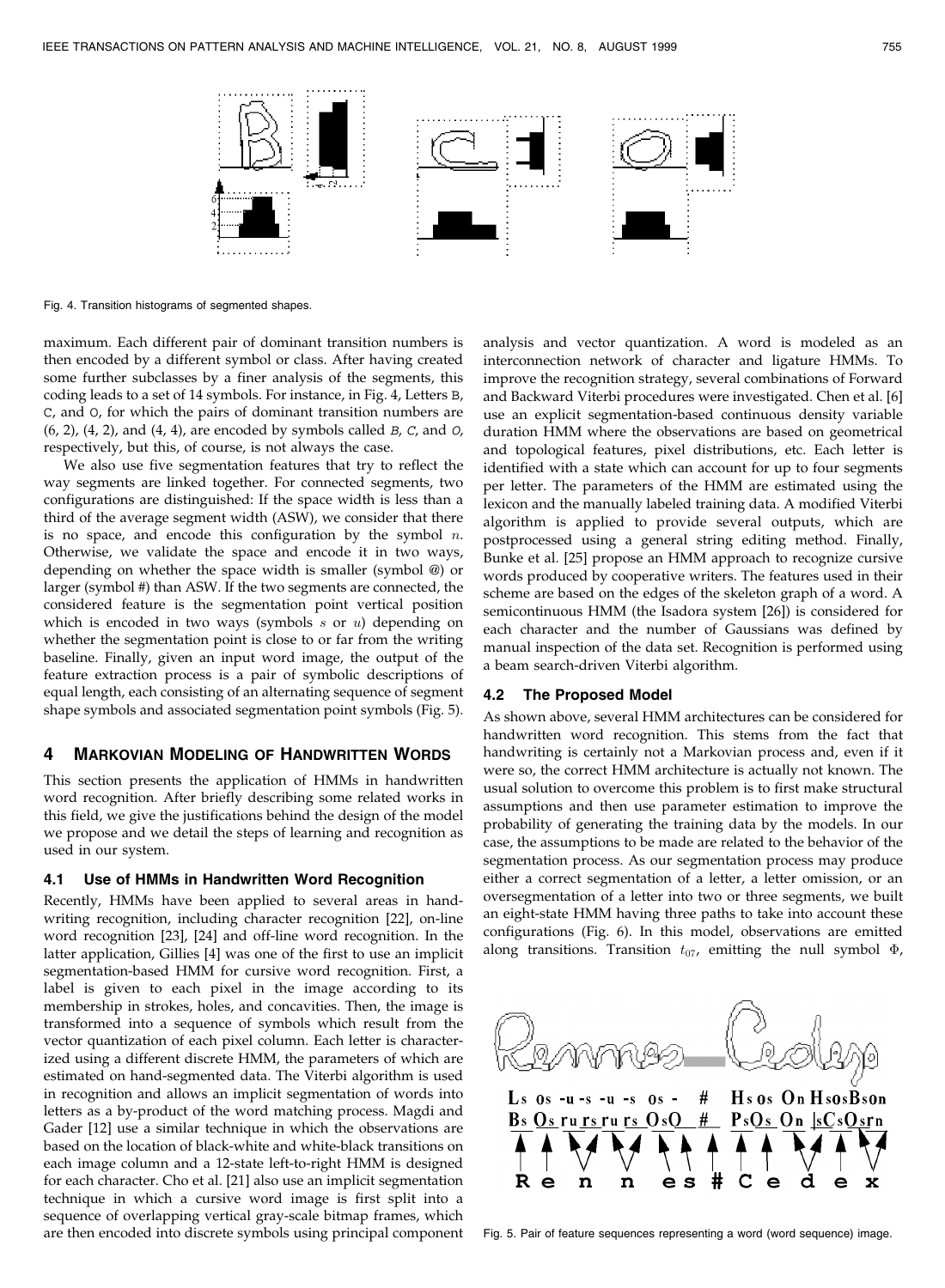

Fig. 6. The character model.

models the letter omission case. Transition  $t_{06}$  emits a symbol encoding a correctly segmented letter shape, while transition  $t_{67}$ emits a symbol encoding the nature of the segmentation point associated with this shape. Null transition  $t_{36}$  models the case of oversegmentation into only two segments. Transitions  $t_{01}$ ,  $t_{23}$ , and  $t_{56}$  are associated with the shapes of the first, second, and third parts of an oversegmented letter, while  $t_{12}$  and  $t_{45}$  model the nature of the segmentation points that gave rise to this oversegmentation. Note that the rare occurrence of splitting a letter into three pieces makes the associated parameters likely not to be reliably estimated. The solution to this problem is to share the transitions involved in this phenomenon  $(t_{34}, t_{36}, t_{45}, t_{56})$  over all character models, by calling for the tied states principle. Nevertheless, this procedure is not carried out for letters M, W, m, or w for which the probability of segmentation into three pieces is high and, therefore, there are enough examples to separately train the third segment parameters for each of these letters. Finally, a refinement of the character model consisted of considering context-dependent models for upper-case letters depending on their position in the word: first position, whether in an upper-case or cursive word, or any different position in an upper-case word. The motivation behind this is that features extracted from these two categories of letters can be very different since they are based on global features, such as ascenders, which strongly depend on the writing style.

Our model architecture is somewhat similar to that of other approaches, such as [2], [27], but with some differences. Here, the first segment presented to a character model is produced by two different transitions depending on whether it corresponds to the entire shape of a correctly segmented character  $(t_{06})$  or to the first part of an oversegmented character  $(t_{01})$ , while in [2], [27], for example, the same transition is shared between these two configurations. Our architecture allows the transitions in the model to be fed by homogeneous data sources, leading to less variability and higher accuracy (e.g., the first part of an oversegmented d and a correctly segmented d, which are very different, would be presented to different kinds of transitions,  $t_{06}$ and  $t_{01}$ , respectively). In other words, the variability coming from the inhomogeneity in the source data, since it is known a priori, is eliminated by separate modeling of the two data sources. In addition, we have a special model for interword space, in the case where the input image contains more than one word. This model simply consists of two states linked by two transitions, modeling a space (in which case only the symbols corresponding to spaces @ or # can be emitted) or no space between a pair of words (Fig. 7).

## 4.3 The Learning Phase

Since the exact orthographic transcription (labeling) of each training word image is available, the word model is made up of the concatenation of the appropriate letter models, the final state of an HMM becoming the initial state of the next one, and so on (Fig. 8).

Note that, here, we use an embedded Baum-Welch training algorithm for which the segments produced by the segmentation algorithm need not be manually labeled. This is an important



Fig. 7. The interword space model.

consideration for two reasons: First, manually segmenting a database is a very expensive process and is therefore not desirable; second, assuming we have a sufficient learning database, embedded Baum-Welch training allows the recognizer to capture contextual effects and permits the segmentation of the feature sequence into letters and the reestimation of the associated transitions so as to optimize the likelihood of the training database. Thus, the recognizer decides for itself what the optimal segmentation might be, rather than being heavily constrained by a priori knowledge based on human intervention [9]. This is particularly true if we bear in mind the inherent incorrect assumptions made about the HMM structure. From an implementation point of view, given a word composed of L letters, a new parameter corresponding to the index of the currently processed letter is added to the probabilities involved in the Baum-Welch algorithm. Then, the results of the final forward (initial backward) probabilities at the last (initial) state of the elementary HMM associated with a letter are moved forward (backward) to become the initial forward (final backward) probabilities at the initial (last) state of the elementary HMM associated with the following (previous) letter. If  $\alpha_t^l(i)$   $(\beta_t^l(i))$ denotes the forward (backward) probability associated with the letter of index l, then this process is carried out according to the following equations:

$$
\alpha_t^{l+1}(0) = \alpha_t^l (N-1) \quad l = 0, \dots, L-2 \quad t = 0, 1, \dots, T-1 \tag{2}
$$

$$
\beta_t^{l+1}(0) = \beta_t^l(N-1) \quad l = 0, \dots, L-2 \quad t = 0, 1, \dots, T-1,
$$
 (3)

where 0 and  $N - 1$  are the initial and final states of elementary letter HMMs and t is time index. In addition to the learning set, we use a validation set on which the reestimated model is tested after each training iteration. The training stops when the likelihood of the training set becomes sufficiently small or, more formally, when the following inequality becomes true:

$$
\xi_t = \frac{P_{\tau}^T - P_{\tau-1}^T}{P_{\tau}^T + P_{\tau-1}^T} < \varepsilon. \tag{4}
$$

Here,  $P_{\tau}^{T}$  is the likelihood of the training set at iteration  $\tau$ ,  $\xi_{t}$  is the normalized increase of  $P_{\tau}^{T}$  and  $\varepsilon$  is a sufficiently small threshold, typically  $10^{-3}$ ,  $10^{-4}$ , etc. Once the training phase is over, the stored optimal model parameters are those corresponding to the iteration maximizing the likelihood of the validation set (and not the last iteration). This strategy allows the model to acquire a better generalization over unknown samples.

#### 4.4 The Recognition Phase

The recognition process consists of determining the word maximizing the *a posteriori probability* that a word  $w$  has generated an unknown observation sequence O,

$$
\Pr(\hat{w}|O) = \max_{w} \Pr(w|O). \tag{5}
$$

Applying Bayes' rule, we obtain the fundamental equation of pattern recognition,

$$
\Pr(w|O) = \frac{\Pr(O|w)\Pr(w)}{\Pr(O)}.
$$
 (6)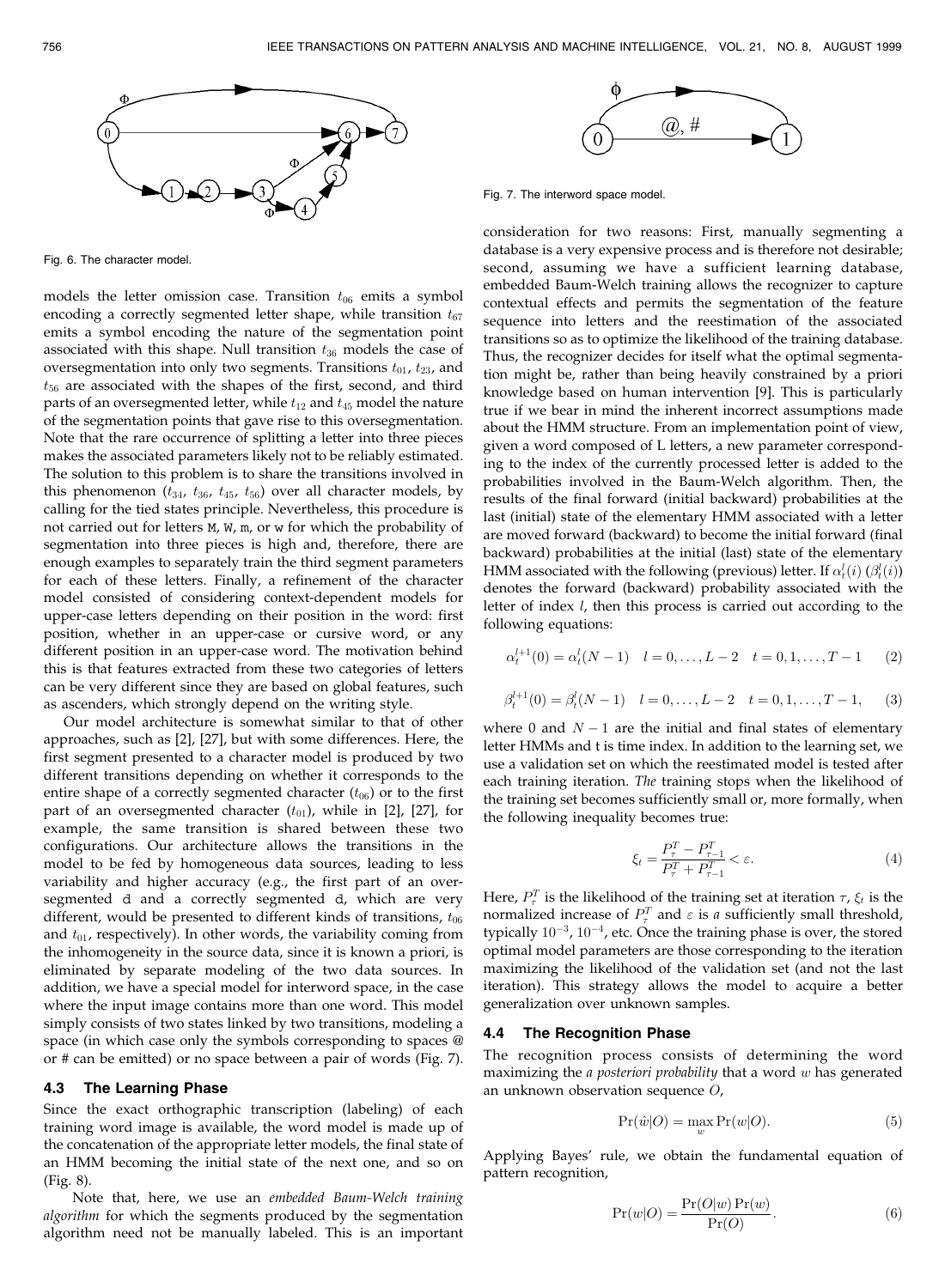

Fig. 9. Global recognition model for lexicon word SETE.

Since  $Pr(O)$  does not depend on w, recognition becomes equivalent to maximizing the joint probability,

$$
Pr(w, O) = Pr(O|w) Pr(w).
$$
 (7)

 $Pr(w)$  is the a priori probability of the word w and is related to the language of the considered task. The estimation of  $Pr(O|w)$ requires a probabilistic model that accounts for the shape variations  $O$  of the word  $w$ . We assume that such a model consists of a global Markov model created by concatenating letter HMMs. The model architecture remains basically the same as in training; however, as the writing style is unknown in recognition, a letter model here actually consists of two models in parallel, associated with the upper and lower case modes of writing a letter (Fig. 9). As a result, two consecutive letter models are now linked by four transitions associated with the various ways two consecutive letters may be written: uppercase-uppercase (UU), uppercaselowercase (UL), lowercase-uppercase (LU), and lowercase-lowercase (LL). The probabilities of these transitions, as well as those of starting a word with an upper-case (0U) or lower-case (0L) letter, are estimated by their occurrence frequency in the learning database.

This architecture is more complete than usually adopted methods which generate a priori two or three possible ASCII configurations of words (fully upper-case, fully lower-case, or lower-case word beginning with an upper-case letter). Indeed, these methods quickly become tedious and time-consuming when dealing with a sequence of words rather than a single word, besides the fact that they cannot handle the problem of mixed handwritten words. The proposed model elegantly avoids these problems, allowing an implicit detection of the writing style during recognition owing to the Viterbi algorithm.

## 4.5 Combination of Feature Sets in a Unifying HMM Architecture

As mentioned earlier, the extraction of two feature types from segments led us to represent each word image by two feature sequences. An obvious solution to handle the two sequences is to use two independent word recognition engines and combine their

outputs in a subsequent stage. This strategy, however, would be computationally heavy, and also less accurate, since the redundancy between the two feature sets is dropped in this case. Therefore, we should wonder how to optimally use these two sets while keeping in mind the number of parameters which must be trained. In this perspective, we were inspired by an HMM-based interpolation technique proposed in [10]. The idea is to build two HMMs, one in which no simplification assumptions are made and the other, analogous to the first (with the same structure) but with fewer parameters using the tied states principle [10]. The first model is more accurate but has a relatively large number of parameters, while the second is less accurate but has a relatively small number of parameters and, hence, is more reliably trained. The second step is to combine the two HMMs with a linear interpolation, the parameters of which are estimated by a third HMM. In our case, instead of using the tied states principle, the design of the two models is obtained by considering the way the two feature sequences are fed to the HMMs. Indeed, for each transition emitting shape symbols, two hypotheses can be made: First, the two symbols corresponding to the two feature sets, say  $o_k^1$ and  $o_k^2$ , are jointly emitted by the transition and, in this case, we have to estimate probabilities of the form  $p_1(o_k^1, o_k^2 | t_{ij})$ . This is the same thing as the consideration of a new alphabet, the elements of which are all the possible combinations of the symbols of the two alphabets; second, this time the two symbols are supposed to be independently emitted by the transition and, in this case, we have to estimate probabilities of the form  $p_2(o_k^1|t_{ij})$  and  $p_3(o_k^2|t_{ij})$ . It is easy to see then, that the number of parameters is proportional to  $N_1 \times N_2$  and  $N_1 + N_2$ , respectively, for the first and second assumptions, where  $N_1$  and  $N_2$  are the sizes, respectively, of the first and second alphabets. Hence, we obtain two HMMs, say  $M_1$ and  $M_2$ , with complementary merits and drawbacks as mentioned above. The last step is to take, as final estimation of  $p(o_k^1, o_k^2 | t_{ij})$ , a linear combination of  $p_1$  and  $p_2 \times p_3$  given by:

$$
\Pr(O_k^1, O_k^2 | t_{ij}) = \lambda_i \times p_1(O_k^1, O_k^2 | t_{ij}) + (1 - \lambda_i)
$$
  
 
$$
\times \left[ p_2(O_k^1 | t_{ij}) \times p_3(O_k^2 | t_{ij}) \right]
$$
 (8)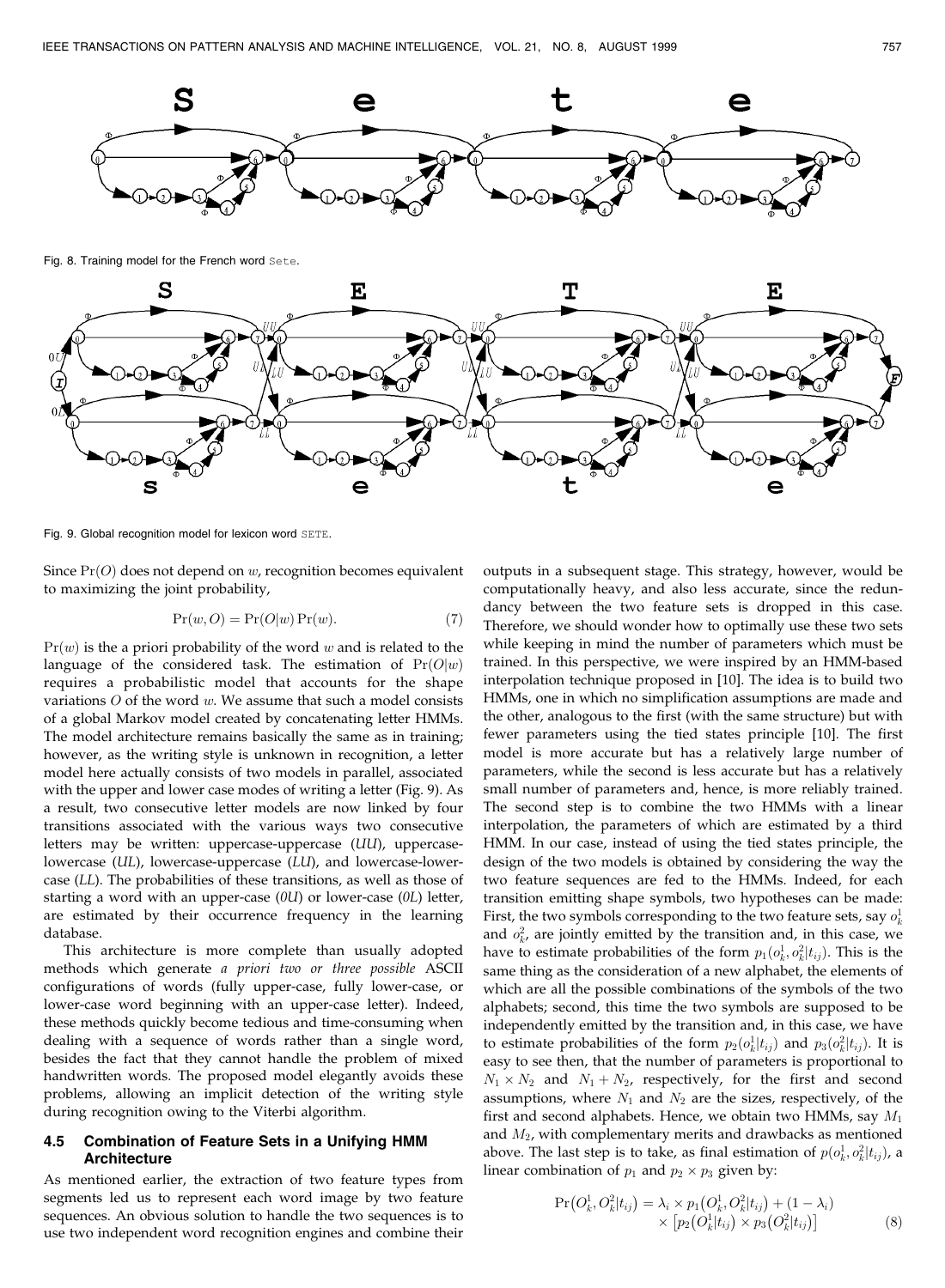

Fig. 10. The duplication process to generate the interpolated HMM.

with  $\lambda_i$  varying between 0 and 1. This equation can be interpreted as an associated Markov source in which each state is replaced by three states. However, since, in our model (Fig. 6), the problem of reliable parameter estimation solely deals with transitions emitting a shape observation, only transitions  $t_{01}$ ,  $t_{06}$ ,  $t_{23}$ , and  $t_{56}$  are involved in the duplication process (Fig. 10).

In the resulting HMM, say  $M_3$ ,  $p_1$  and  $p_2$  are assumed to be known and are given by trained models  $M_1$  and  $M_2$ . Therefore, only parameters  $\lambda_i$  must be trained. For more details on this section, see [28].

## 5 EXPERIMENTS

Experiments were carried out on unconstrained handwritten French city name images manually localized on real mail envelopes which were scanned at a resolution of 200 dpi. The sizes of the learning, validation and test sets were 11,410, 3,724, and 4,313, respectively. To simulate the address recognition task, we assume that the city names in competition are independent for a given list of corresponding postal code hypotheses. This is only partly true, since confusable codes may belong to the same geographic area and, in some cases, the cities in a given area tend to share a common element (e.g., BOULOGNE SUR SEINE, postal code 92100, and NEUILLY SUR SEINE, postal code 92200). Nevertheless, under this assumption, for each image in the test set, we choose  $N - 1$  city names from a vocabulary of 9,313 city names. The prior probabilities were assumed to be equal so that the average perplexity was maximum and equal to  $N$ . Indeed, for large vocabularies,  $Pr(w)$  is very difficult to estimate due to the lack of sufficient training samples. Moreover, we cannot rely on bigram or trigram statistics in this case because there is no reason for the size of a city to be correlated to its ASCII name. For example, PARIS is a big city, but PALIS is not. The best way for a reliable estimation of  $Pr(w)$  is, actually, to use city information, such as the population size, the postal code (in France, a zip code ending with 000 corresponds to a big city), the economic power, etc. To simulate the case where one, two, or three digits in the postal code are ambiguous (one, two, or three ambiguous digits give rise to 10, 100, or 1,000 possible postal codes), the values chosen for N were 10, 100, and 1,000. Recognition was carried out using the logarithmic version of the Viterbi algorithm, while, for

TABLE 1 Recognition Rates Obtained with Models  $M_1$ ,  $M_2$ , and  $M_3$ 

| Lexicon | $M_{\rm 1}$ | $M_{2}$  | $M_{\rm{2}}$ |
|---------|-------------|----------|--------------|
| 10      | 99.0%       | $99.0\%$ | 99.2%        |
| 100     | $96.0\%$    | $96.1\%$ | 96.3%        |
| 1,000   | $87.7\%$    | 87.9%    | 88.9%        |

training, we used the Baum-Welch algorithm. Since segment data were not labeled, the model parameters were initialized with random values. Training experiments carried out with uniform and various random starts showed essentially the same performances. The recognition rates obtained using the models  $M_1$ ,  $M_2$ , and  $M_3$  (defined in Section 4.5) are reported in Table 1 and some well-recognized French city name examples are given in Fig. 11.

From the above results, it is clear that HMMs enable the system to achieve good performance even though the features used are not very discriminative at the grapheme level (a grapheme consists of a letter, left part, or right part of a letter) for which the recognition rate is only around 23 percent. Actually, it is the redundancy brought by the ordered association of features to describe a word that is discriminative and this discrimination is as high as the word length. The use of the segmentation features and preprocessing has also significantly contributed to recognition accuracy [20]. The similarity of the results obtained with models  $M_1$  and  $M_2$  is not surprising since the advantages of  $M_1$  are the drawbacks of  $M_2$  and vice versa (Section 4.5). The interpolation technique yielded a significant improvement, especially if we keep in mind that only the models associated with nonfrequent characters in the training set took advantage from it. Confusions in our system come from many sources, mainly from words with several overlapping characters (Fig. 12a), poor images (Fig. 12b), images with underline or with noise or remnant strokes above them (Fig. 12c), or the lack of examples to reliably estimate some model parameters.

## 6 REJECTION

So far, system performances were expressed in terms of recognition rates. In real applications, however, systems are required to have confusion rates (CR) lower than some threshold based on economical criteria. A typical value of accepted CR in mail sorting is 1 percent. Therefore, it is necessary to consider in our approach a rejection criterion. In this perspective, we must go back to the Bayes' formula in (6) to compute  $Pr(O)$ . When O is known to belong to the lexicon, as in our previous experiments,  $Pr(O)$  is obtained by:

$$
\Pr(O) = \sum_{w} \Pr(O|w) \times \Pr(w). \tag{9}
$$

Then, rejection can be established by requiring  $Pr(w|O)$  to be greater than a given threshold. Fig. 13 shows the evolution of the recognition rate, the confusion rate, and reliability (defined as the proportion of correct answers among the accepted images) as a function of the rejection rate (by varying the threshold value) when the correct answer is guaranteed to belong to a lexicon of size  $N = 100$  or 1,000. The test for a lexicon of size 10 has been dropped since the error rate is already sufficiently small in this case.

In real applications, however, the processed word image is not guaranteed to belong to the lexicon since it can be the result of a city name mislocation or a wrong dynamic generation of the lexicon (due to an important error in postal code recognition). To simulate this problem, we have generated random lexicons, half of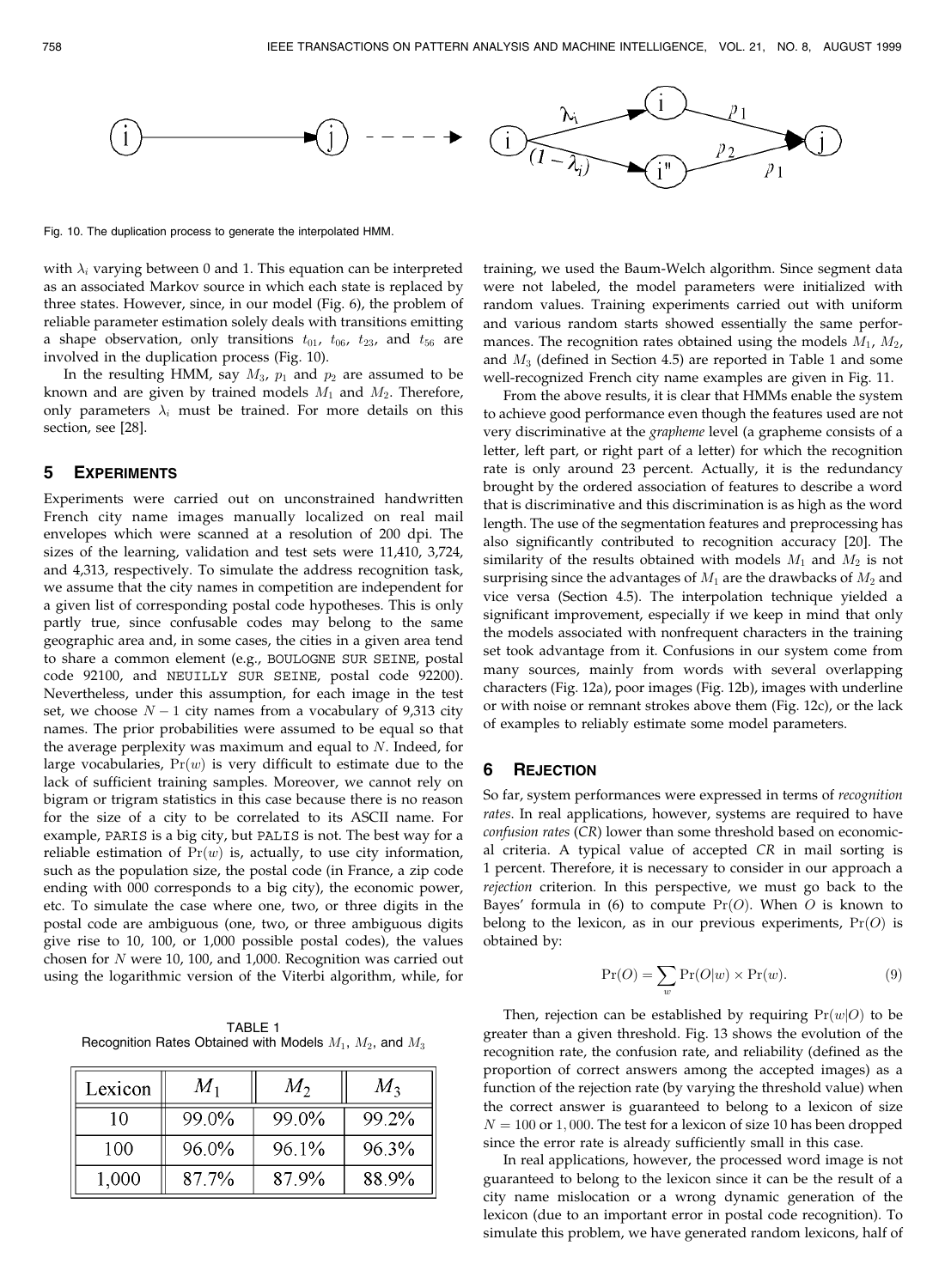

Fig. 11. Some examples of well-recognized images of French city names.



Fig. 12. Some examples of misrecognized images.



Fig. 13. Recognition rate (RR), confusion rate (CR) and reliability (RL) as a function of rejection rate when the correct answer is guaranteed to belong to the lexicon.



Fig. 14. Recognition rate (RR), confusion rate (CR) and reliability (RL) as a function of rejection rate when the probability that the word image belongs to the lexicon is  $P_{\rm in} = 0.5.$ 

which do not contain the correct answers. In this case, Bayes' probability becomes [5]:

$$
Pr(w|O) = \frac{P_{in} \times Pr(O|w) \times Pr(w)}{P_{in} \times \sum_{w} Pr(O|w) \times Pr(w) + p_{out} \times Pr(O|out)},
$$
 (10)

where  $p_{\text{in}} = 0.5$  is the a priori probability that w belongs to the lexicon and  $p_{\text{out}}$  is its complement;  $p_{\text{out}} = 1 - p_{\text{in}}$ . Note that a more realistic value for  $p_{\text{in}}$  would have been chosen, in the case of city name recognition, by an estimation based on the knowledge of the accuracy of the recognition postal code and the automatic location of the city name. We approximated the term  $Pr(O|out)$ ) by the output of an ergodic HMM trained on the same set used to train the character models, although a more accurate set should also have included words that do not correspond to city names. The number of states of this HMM was set to 14 after several trials. Fig. 14 shows the evolution of the recognition rate, confusion rate, and reliability as a function of the rejection rate when the correct answer is not guaranteed to belong to a lexicon of size  $N = 10, 100$ , or 1; 000. Note that, in this experiment, the recognition rate cannot

## 7 CONCLUSION

exceed 50 percent, given that  $p_{\text{in}}$  was set at 0.5.

In this paper, we presented a complete system for recognizing unconstrained handwritten words. We consider that our approach achieves good performance given that the data correspond to real word images and were not filtered; however, it is hard to compare with other approaches since we are not using the same databases. The main strength of the proposed system lies in its training phase, which does not require any manual segmentation of the data to train the character models. We used character HMMs to model explicitly both segmented shapes and associated segmentation points, leading to a better discrimination between characters. By building the word model as a sequence of character models, each consisting of a pair of associated upper-case and lower-case HMMs, the writing style is implicitly detected during recognition. We proved also that rejection can be efficiently implemented using HMMs. We believe that our system can still be improved, mainly in feature extraction and recognition phases. As mentioned in